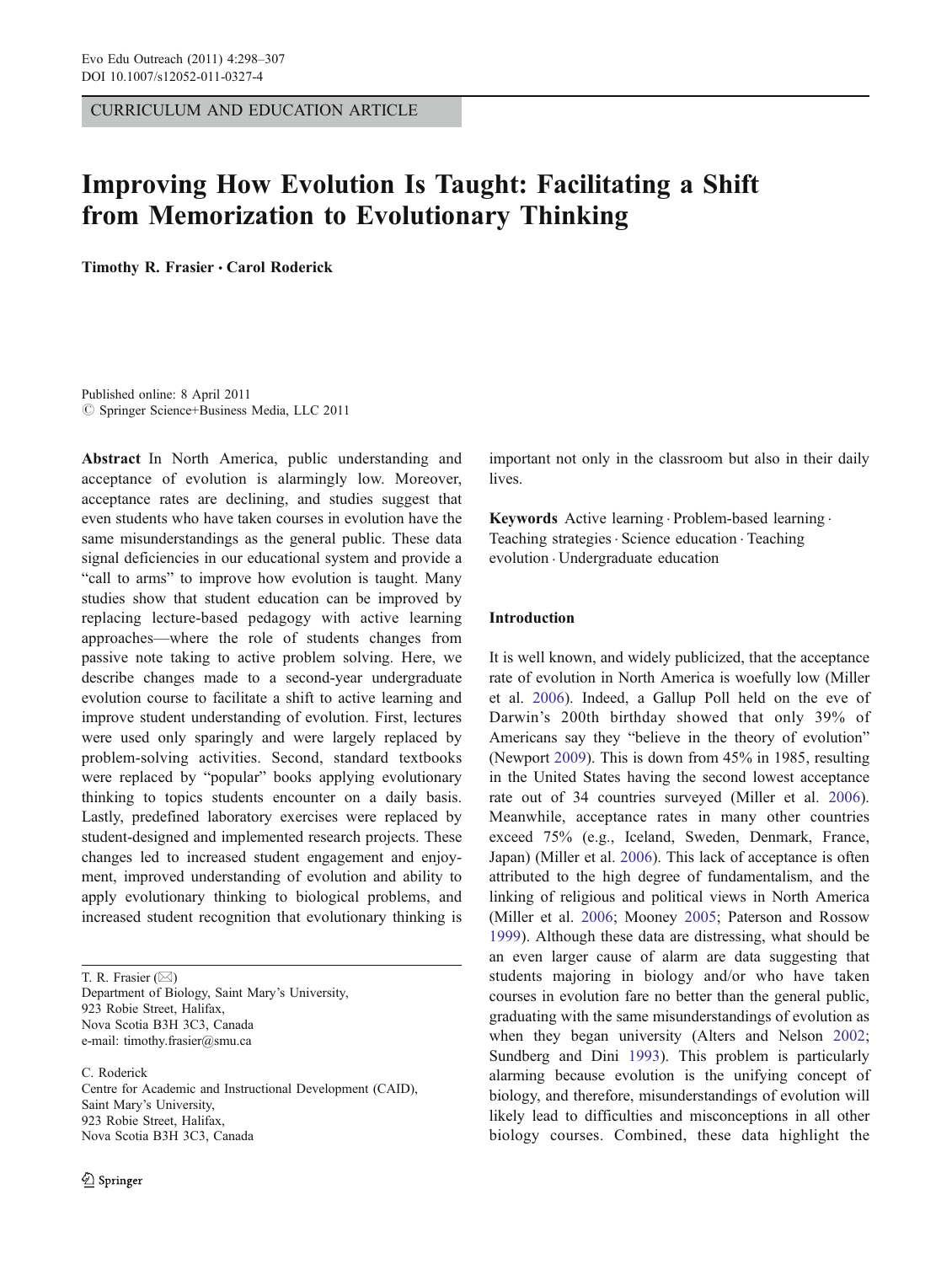deficiencies in our education systems and serve as a compelling call to action to improve how evolution is taught.

These educational deficiencies are not unique to the topic of evolution, and there is now a wealth of literature showing that science education, as a whole, needs renovation (Alberts [2009](#page-8-0); Handelsman et al. [2004;](#page-9-0) Powell [2003](#page-9-0)). The picture emerging from education research is that the typical lecture-based format of teaching and cookbook-like laboratory exercises do not promote critical thinking or deep understanding. Instead, this approach tends to award students who are good at memorization and therefore may perform well on tests, but who may not have a basic understanding of the topic (Alberts [2009;](#page-8-0) Lord [1998](#page-9-0); Powell [2003;](#page-9-0) Walker et al. [2008](#page-9-0)).

A new approach to teaching was developed and applied at the McMaster University medical school (Hamilton, Ontario) in 1969. There, lectures were abolished, and the class structure consisted of students solving problems in small groups—having to identify for themselves what they needed to learn to solve the problem and then go about learning it (Barrows and Tamblyn [1980\)](#page-8-0). This approach was called problem-based learning (PBL), and its goal was to help students develop the skills necessary not only to address the problem at hand but also facilitate a lifetime of continuing education. The rationale is that in order to stay relevant, medical students (and all scientists) must be in a continual educational process, being able to identify where their gaps in knowledge are and filling them as needed. This need does not diminish upon graduation from medical school or university. Thus, PBL would not only provide the necessary educational foundation required from a medical school but would also teach students to "learn how to learn," resulting in doctors more able to deal with the changing field of medicine over time. Moreover, it was also hoped that this approach would be more fun, increasing student and teacher satisfaction in the educational process (Barrows and Tamblyn [1980](#page-8-0)).

Problem-based learning has been a huge success and is now used in several medical schools, universities, and K-12 schools (Duch et al. [2001\)](#page-8-0). Several similar teaching approaches have also been developed and applied, with a similar emphasis on student-led inquiry. These teaching strategies can generally by classified as "active learning" approaches, where the focus is shifted from teaching to learning. In these classes, the teacher is no longer the "deliverer of facts" to be learned by the students but instead facilitates an environment where students feel comfortable and have the opportunity to solve problems on their own. Such a pedagogical approach is ideal for science courses because science is a process rather than a series of facts to be memorized. Having students learn through a scientific process of problem solving not only teaches them the subject at hand but also other desirable skills in the sciences such as critical thinking, hypothesis testing, and how to work in collaborative groups (Clark et al. [2009;](#page-8-0) Ebert-May et al. [1997](#page-9-0); Herreid [1998;](#page-9-0) Mayer [1984\)](#page-9-0).

A large number of studies have now compared the performance of students in active learning environments with their lecture-based counterparts. In terms of academic performance, students in active learning courses perform just as well, and often better, on exams than students in lecture-based courses (Armbruster et al. [2009](#page-8-0); Herreid [1998](#page-9-0); Walker et al. [2008](#page-9-0)). Perhaps more importantly, students in active learning environments show greater retention of information, enjoy the classes more, and show improved critical thinking and problem solving skills (Armbruster et al. [2009](#page-8-0); Ebert-May et al. [1997](#page-9-0); Nelson [2008](#page-9-0); Walker et al. [2008\)](#page-9-0). But despite this wealth of data, educators have been slow to implement these teaching methods, and lecture-based courses predominate in most university classrooms. The reasons for this lack of change vary widely, but perhaps the most common one is that most educators are not aware that alternative teaching methods exist (Herreid [1998](#page-9-0)). Many scientists do not read the educational literature and therefore are unaware of the compelling data showing the benefits of changing their pedagogical approach. This leads to an interesting dichotomy, where some professors take a very scientific approach to research—staying on top of the literature and changing their hypotheses and research strategies accordingly—but maintain a very unscientific approach to the evaluation and improvement of their teaching (Herreid [1998](#page-9-0)).

Here we describe changes made to a second-year undergraduate evolution course at Saint Mary's University (Halifax, Nova Scotia) to help address these issues and improve student learning in evolution and the scientific process. In addition to improving student understanding of evolution, a major goal was also to show students that evolution is not just one of many topics in biology but rather that evolutionary thinking—approaching biological topics from an evolutionary perspective—is key to appropriately addressing any biological question, including those relating to humans. Therefore, we wanted to promote students' applying evolutionary thinking not just in the classroom but in their day-to-day lives as well. To facilitate this type of learning and thinking, we made three primary changes to the general course structure. Many of these changes were motivated by, and modeled after, similar approaches recently applied by Madhuri and Broussard [\(2008](#page-9-0)) to improve a developmental biology course at the University of La Verne (La Verne, California).

First, lectures were used sparingly and only to introduce new concepts and ideas. Instead, a large portion of each class period was dedicated to active learning activities, where students worked through problems associated with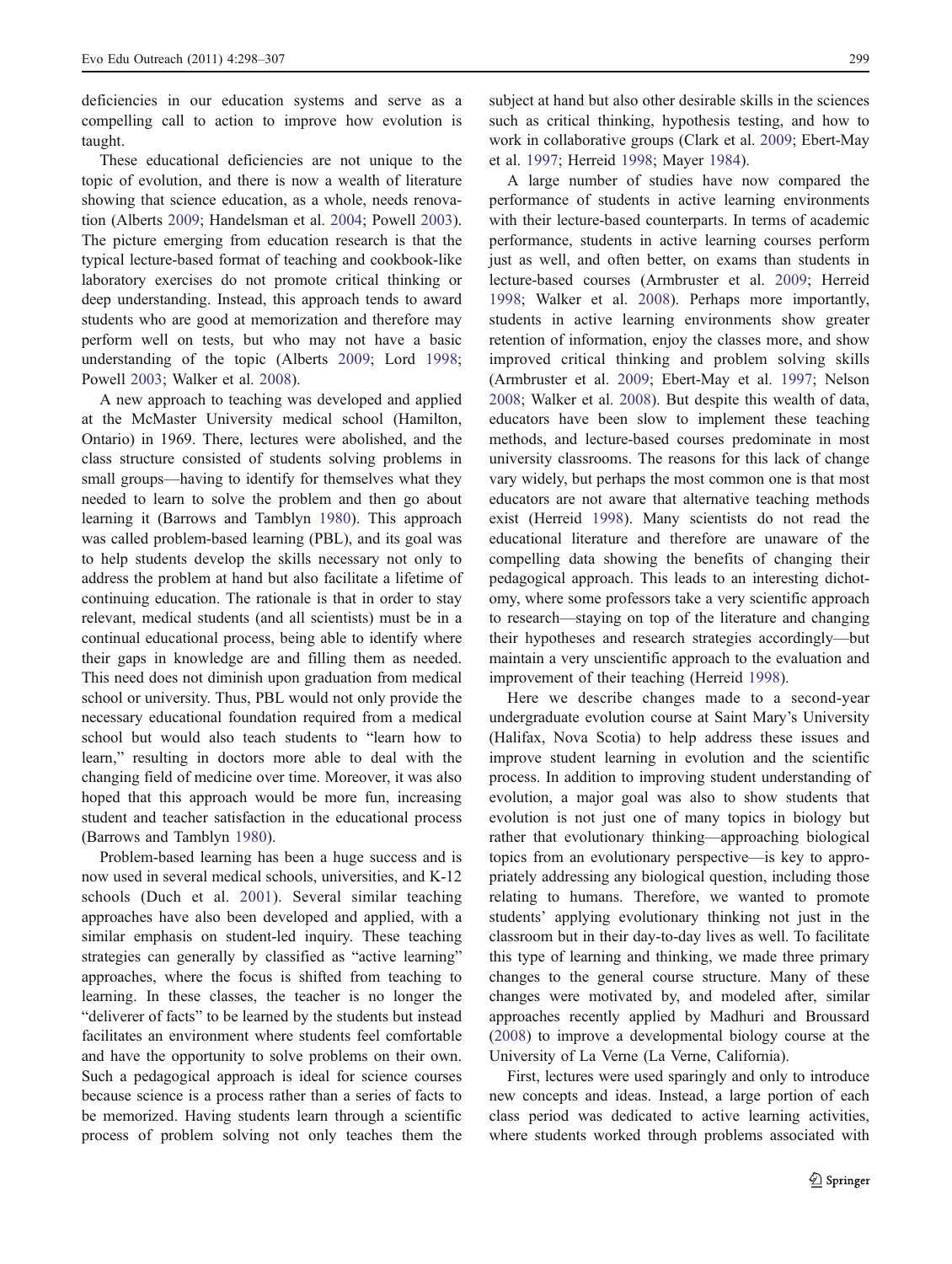the new material. Second, instead of a general textbook on evolution, two "popular" books were used that apply evolutionary thinking to topics that students encounter and/or hear about in their day-to-day lives: human health and homicide. The two books chosen where Why We Get Sick: The New Science of Darwinian Medicine (Nesse and Williams [1994\)](#page-9-0) and Homicide (Daly and Wilson [1988](#page-8-0)), respectively. The goal here was to engage students by showing how evolutionary thinking is relevant to human biology and behavior and to promote evolutionary thinking in topics they encounter on a daily basis. Lastly, instead of predefined lab projects, students worked in groups to design and implement their own research projects within the limits of bacterial resistance to available chemicals/ products. The goal of this process was to get students thinking and acting like scientists, learning how science works, and learning how to apply the scientific method to test an evolutionary hypothesis.

## Methods

## The Course

This new teaching approach was tested on the students enrolled in evolution at Saint Mary's University in the winter term of 2010. Evolution is not a required course for biology majors, but many students take it as one of their selected courses to meet the required number of credits in biology. During this term, 27 students were enrolled: 11 males and 16 females. The class consisted of two 75-minute lecture periods and one three-hour laboratory period each week.

#### Changes to Lecture

Although our goal for this course is to make it completely problem-based, at the moment, there is still a lecture component. But lectures were used sparingly. The first half of most class periods was spent in a typical lecture format, where new information and concepts were discussed. When appropriate, the new concepts were then applied to at least one example from non-human organisms and one from humans to try to show students how this new information/concept applies to both general and human biology. The second half of the class usually involved problem-based activities to challenge and engage students to start applying this concept themselves and/or videos or other media to provide a different perspective and alternative stimuli.

At the beginning of the term, the students were divided into small working groups of four to seven students each. When the introduction part of the class was over, the students would divide into these groups to work on a

problem related to the new concepts discussed. When possible, each group worked on a different problem relating to the same general principles, but in some cases, all groups worked on the same problem. When each group worked on a different problem, after approximately ten minutes of group work, a member of each group would come to the front of the class, read the problem aloud, and discuss their group's solution. This would lead to class discussion on the specific problem, as well as the general topic. When all groups worked on the same problem, one group was randomly chosen to present their approach to solving the problem and their solution. At every step of the process, we would discuss if other groups approached the problem in the same manner and/ or came to the same conclusions. This led to class discussion and an eventual consensus on the best way to approach the problem, as well as the potential solution.

The goals of these group sessions were twofold. First, we wanted to transform student behavior from passively taking notes in class to actively thinking about the concepts being discussed and applying that thinking to solve problems. The rationale was that this approach should facilitate students actually learning the information and gaining practice applying it to real-life situations, rather than simply memorizing it. Second, we wanted to give students a safe, encouraging, and supportive environment for them to practice applying evolutionary thinking to biological issues, with the hope that by the end of the term, this would become natural.

## Changes to Textbooks

Although excellent textbooks and associated materials exist for teaching evolution at the university level (e.g., Freeman and Herron [2007](#page-9-0); Futuyma [2006\)](#page-9-0), we thought that student engagement would be higher if we used books that: (1) represented the "popular" literature more and were books that students might read for fun on their own and/or pass on to friends and family; and (2) applied evolutionary thinking to human issues that the students experience and/or hear about on a day-to-day basis. The two books that we chose were Why We Get Sick: The New Science of Darwinian Medicine (Nesse and Williams [1994\)](#page-9-0) and Homicide (Daly and Wilson [1988](#page-8-0)).

The first hour of each laboratory period was devoted to student-led discussions based on assigned readings (approximately three chapters each week) from these books. The students led these discussions in groups of three to four students, keeping the same groups as for their laboratory work. Both of the books are relatively old, which was advantageous because the students were then encouraged to read the scientific literature relating to these topics and provide the class with an update on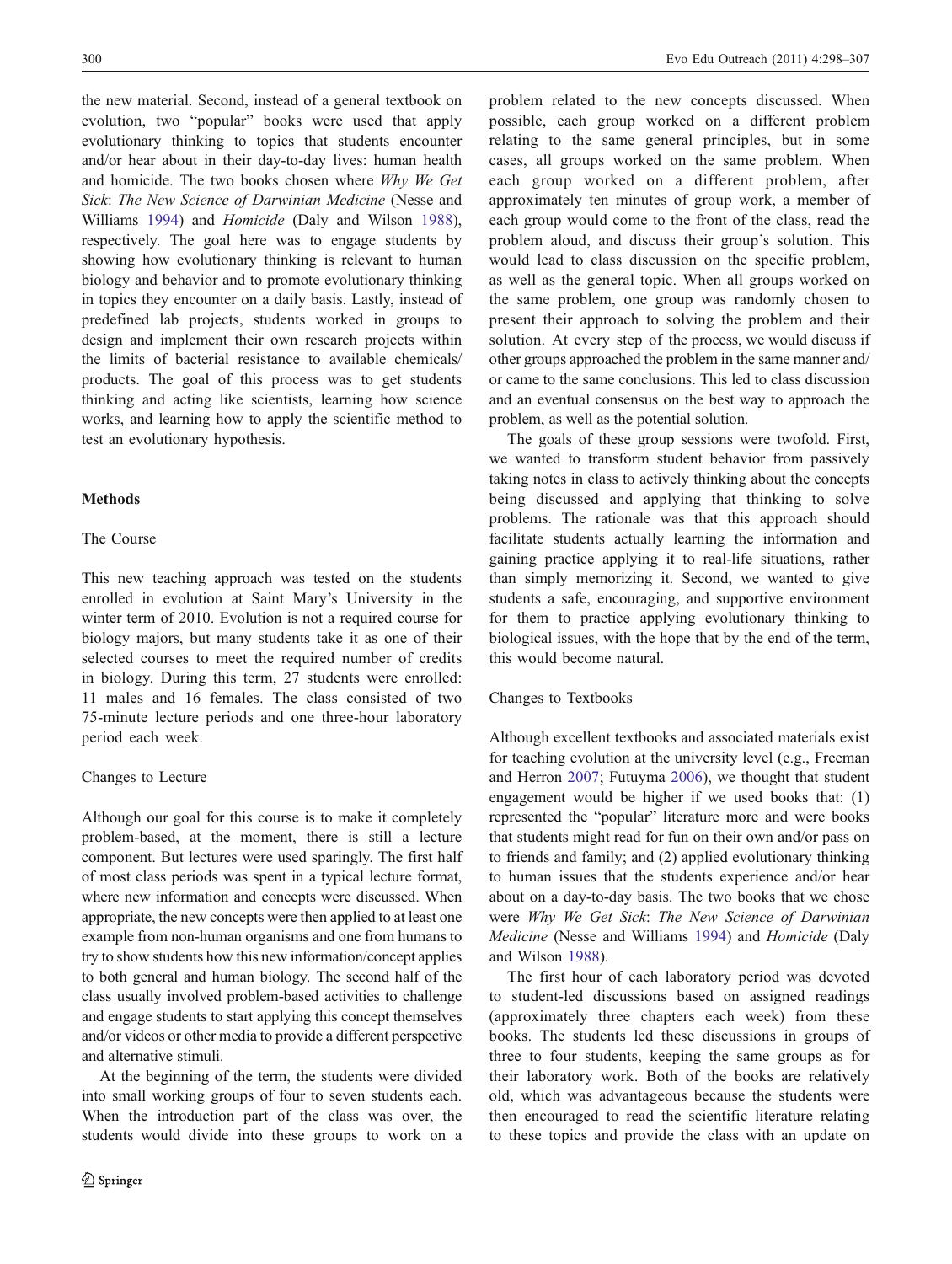what research has been conducted since the book was published. After a brief summary of the readings and a presentation of recent advances in the relevant topics, the groups developed questions and were charged with leading a class discussion on these topics for an hour.

#### Changes to Laboratory Sessions

Perhaps the largest change to the course was in the laboratory sessions. Students were not given predefined lab exercises or projects. Instead, they worked in groups to create and conduct their own projects within the limits of bacterial resistance to available chemicals/products. The goal was for the students to see evolution in action and develop experiments that would result in the bacteria's evolving increasing resistance to whatever external pressure the students applied. These lab sessions were divided into a three-step process. The first few weeks of the term were dedicated to proposal development. Here, the students worked in their groups to identify a research question they wanted to investigate, perform enough background research so that they could design an appropriate experiment, and then develop a research proposal for this work. Each group then presented their research proposal—including background information, hypotheses and predictions, and research design—for peer review by the class. The rest of the students then had the opportunity to comment on how protocols could be improved and/or question the rationale behind different steps. Any gaps in the protocols could also be identified and improvements suggested on how to increase the probability of success.

The second step involved conducting the experiments, where each group applied their research design to address their research question and test their hypotheses, modifying protocols and approaches as needed. The students also had to plan ahead and provide a list of needed materials for each laboratory session, so that these could be gathered and prepared in time. Lastly, the students had to analyze and interpret their data, present their results to the class, and write a lab report in the form of a scientific paper.

The goals of changing the laboratory sessions in this way were twofold. First, we wanted the students to actually observe evolution within the timeframe of one semester. Bacteria are ideal for this due to their extremely short generation time and the ease with which they can be used in the laboratory. Second, we wanted the students to get practice in thinking and acting like scientists, learning how science works, and learning how to apply the scientific method to test an evolutionary hypothesis. Having them develop and write research proposals, participate in the peer review process, conduct their research and modify approaches as needed, and analyze and interpret results captures the major activities of scientists, providing a more realistic scientific experience than following predefined exercises.

## Evaluation

To evaluate the success of these pedagogical changes in improving how students understand and think about evolution, we used two approaches: questionnaires conducted on the first and last days of class and focus group discussions that took place at the end of the term. On the first and last days of class, the students completed the revised version of the "conceptual inventory of natural selection" (CINS) questionnaire developed by Anderson et al. [\(2002\)](#page-8-0), which can be downloaded from [http://www.biologylessons.sdsu.edu/](http://www.biologylessons.sdsu.edu/CINS6_03.pdf) [CINS6\\_03.pdf](http://www.biologylessons.sdsu.edu/CINS6_03.pdf). This is a 20-question evaluation carefully designed to evaluate how students think through evolutionary problems. These questions are ideal for evaluating how students apply evolutionary thinking to biological problems, where performance cannot be improved just through the memorization of information. The questionnaire also contained six questions we developed that capture the primary misconceptions students tend to have regarding evolution (Table 1). These were included to identify which misconceptions were common among the students so that they could be dealt with directly throughout the term. Additionally, they were useful in assessing how student misconceptions changed as a result of the course. Lastly, the questionnaire contained three questions, modified from

Table 1 True/False questions used to identify student misconceptions about evolution

3. Charles Darwin was the first person to propose the idea of evolution.

- 5. Humans evolved from chimpanzees.
- 6. Evolution is essentially "chance."

<sup>1.</sup> An individual can evolve within its lifetime.

<sup>2.</sup> Evolution is called a "theory" because there is still debate about it in the scientific community.

<sup>4.</sup> Evolution is a progressive process that works like a ladder, with less-evolved organisms on the lower rungs and more-evolved organisms on the higher rungs. We can therefore refer to "higher" and "lower" organisms.

These six questions were part of the questionnaire completed on the first and last days of class to identify how student misconceptions changed throughout the term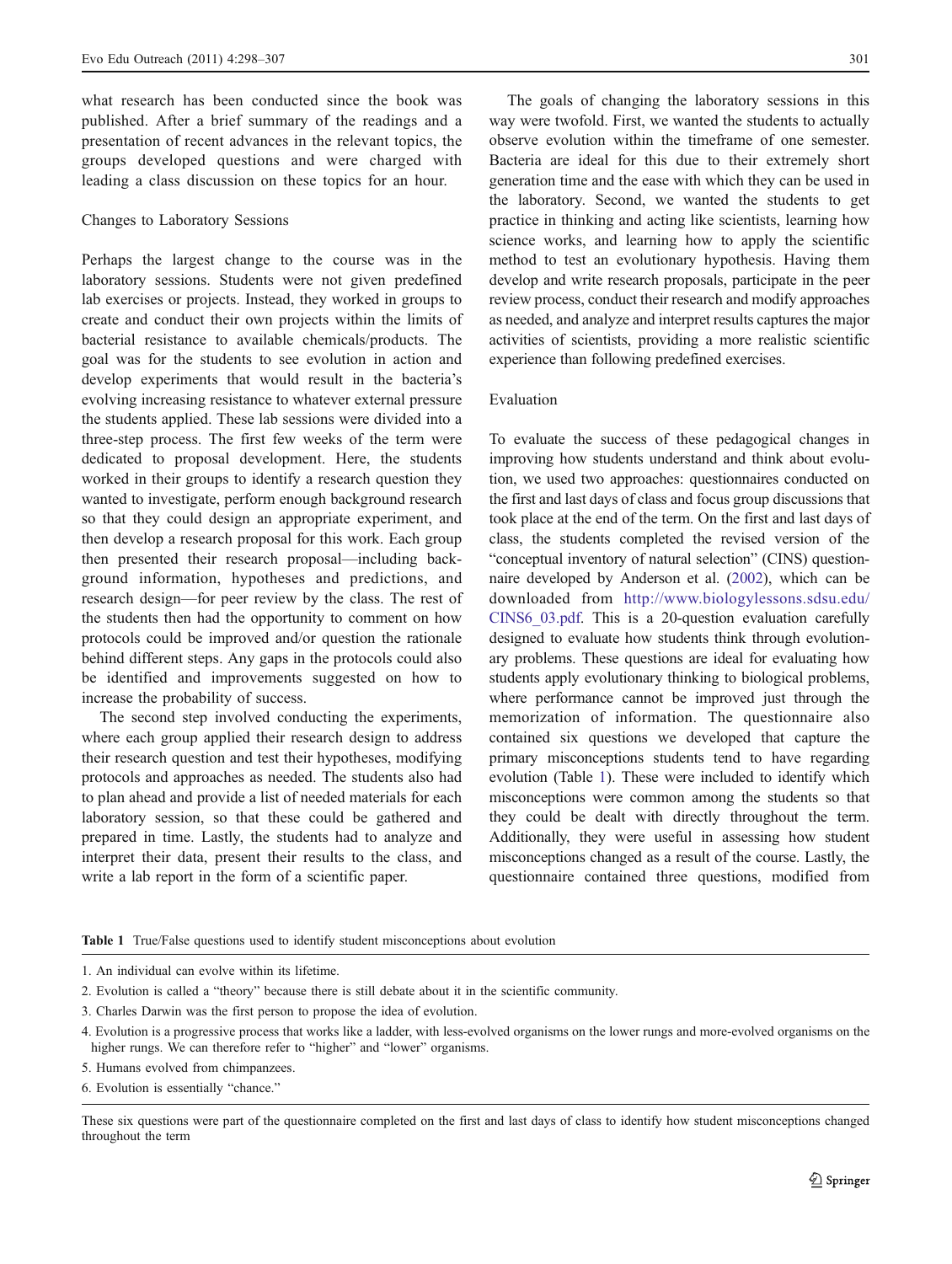<span id="page-4-0"></span>Gregory and Ellis ([2009](#page-9-0)), to evaluate how students perceived their understanding of evolution and its importance to biological issues (Table 2).

Performance on these questionnaires was not included as part of the student grades: these data were collected solely for the purpose of evaluating the pedagogical approach. This was made clear to the students at the beginning of the term. To ensure anonymity during these questionnaires, the professor (TRF) was not present while they were being completed. Instead, a member of the Centre for Academic and Instructional Development administered the questionnaires and developed a coding system where names were replaced with codes on the questionnaires. Thus, there was no way for the instructor to know which student was linked to which questionnaire, but such information was available to the co-researcher.

At the end of the term, students voluntarily participated in focus groups to discuss what they liked and did not like about the course, what they thought about the new teaching strategies, whether or not the way they think about evolution had changed, and if they saw evolution as being more important in their day-to-day lives than prior to taking the course. These discussions were recorded on audiotapes and subsequently transcribed to electronic files. As with the questionnaires, the instructor was not present during the focus groups, and a coding system was developed so that he could not link specific responses to individual students. Access was given only to the coded transcribed

data, and the audiotape and initial transcription were kept by the co-researcher.

All data analyses and visualization were conducted with R (R Development Core Team [2009](#page-9-0)). Comparisons of means were based on  $t$  tests after ensuring that the distributions being compared did not differ significantly from the normal distribution (Kolmogorov–Smirnov tests) and did not differ significantly in their variances (Fisher's F tests). Comparisons of count data were tested for significance using Fisher's Exact Tests.

# Results

The questionnaire data showed that students entered the course with several misconceptions of evolution, with an average of only 47% of correctly answered questions (Fig. [1a](#page-5-0)). This average changed dramatically throughout the course, with the average of correctly answered questions jumping to 77% in the second questionnaire (Fig. [1a;](#page-5-0) t test,  $P=4.43\times10^{-7}$ ). Similarly, the students' ability to use evolutionary thinking to solve biological problems improved significantly, as indicated by the Concept Inventory questionnaire data. Here, the average number of correct answers increased from 60% before the course to 73% after (Fig. [1b](#page-5-0); t test,  $P=0.0202$ ).

Not surprisingly, the students felt that their understanding of evolution improved significantly from the course

Table 2 Questions used and/or modified from Gregory and Ellis ([2009\)](#page-9-0) used as part of the questionnaire

|                              | 1. In your opinion, how well do the following people understand evolution? (1=not at all, 5=very well)   |  |                                                                                                                                      |
|------------------------------|----------------------------------------------------------------------------------------------------------|--|--------------------------------------------------------------------------------------------------------------------------------------|
| A—You                        |                                                                                                          |  |                                                                                                                                      |
|                              |                                                                                                          |  | 5                                                                                                                                    |
|                              | B—Fellow students in your program                                                                        |  |                                                                                                                                      |
|                              |                                                                                                          |  |                                                                                                                                      |
|                              | C—Members of the general public                                                                          |  |                                                                                                                                      |
|                              |                                                                                                          |  |                                                                                                                                      |
|                              | 2. How relevant do you think evolutionary thinking is for the following? (1=irrelevant, 5=very relevant) |  |                                                                                                                                      |
| A-Your day-to-day activities |                                                                                                          |  |                                                                                                                                      |
|                              |                                                                                                          |  |                                                                                                                                      |
|                              | B-The field that you are majoring in or the career you hope to have                                      |  |                                                                                                                                      |
|                              |                                                                                                          |  |                                                                                                                                      |
|                              | C-Scientists trying to understand the natural world                                                      |  |                                                                                                                                      |
|                              |                                                                                                          |  |                                                                                                                                      |
|                              | 3. How strongly do you agree with the following statements? (1=disagree, 5=strongly agree)               |  |                                                                                                                                      |
|                              | A—The meaning of the word "theory" differs considerably in science versus in common language             |  |                                                                                                                                      |
|                              |                                                                                                          |  |                                                                                                                                      |
|                              |                                                                                                          |  | B—In science, what begins as a "theory" may be promoted to being considered "fact" once there is overwhelming evidence to support it |
|                              |                                                                                                          |  |                                                                                                                                      |
|                              | C-In science, "theories" do not become "facts, but rather theories explain facts"                        |  |                                                                                                                                      |
|                              |                                                                                                          |  |                                                                                                                                      |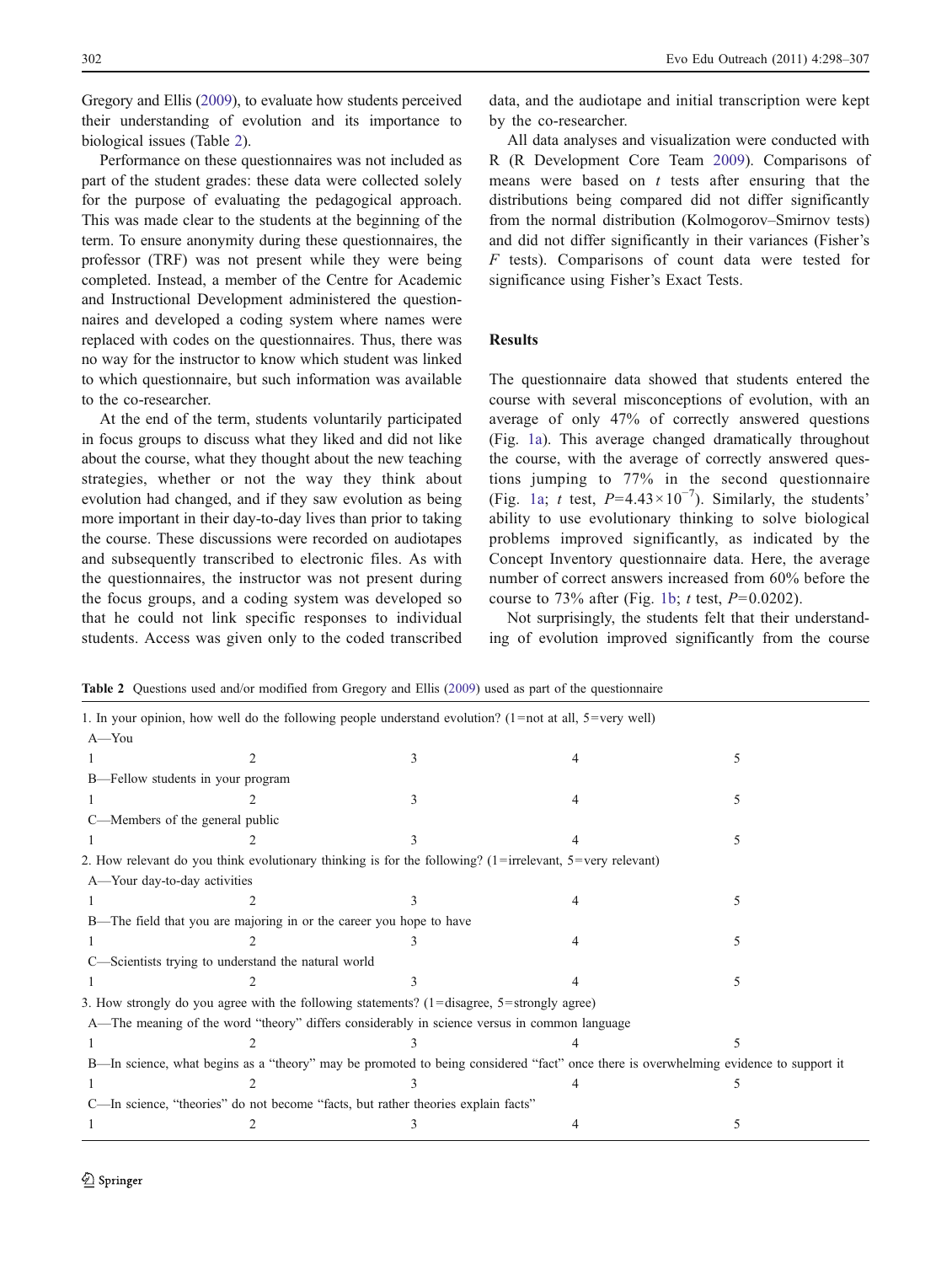<span id="page-5-0"></span>

Fig. 1 Box plots showing the distribution of correct answers to: a the "common misconceptions" questions and b the Concept Inventory questions in the questionnaire before and after taking the course. The dark line represents the mean, the box encapsulates the middle 50% of the data, the vertical dashed lines span two standard deviations of the data, and the dots indicate outliers (values falling more than 1.5 times above the third quartile or below the first quartile)

(Fig. 2a; Exact Test,  $P=0.0270$ ). They also thought that the general public's understanding of evolution was fairly low, with this perception not changing throughout the term (Fig. 2b; Exact Test,  $P=0.509$ ). Statistical analyses suggest that taking the course did not significantly influence how important the students felt evolution was to their day-to-day lives (Fig. 2c; Exact Test,  $P=0.962$ ). But this result from the questionnaire data conflicts with data from the focus groups, where one of the primary comments was how the course changed the way the students thought about other topics in their lives. Representative quotes are provided in Table [3](#page-6-0).

The students found the changes to the "lecture" aspect of the class much more engaging than typical lectures. They enjoyed having the opportunity to think through situations and gain experience applying evolutionary thinking to different scenarios. Ensuring that examples from humans were used, in addition to those from non-human organisms, also seemed to make the class more engaging (Table [4](#page-6-0)).

Students were much more engaged by the use of "popular" books as opposed to a standard textbook, suggesting that this strategy is beneficial. However, the two books received opposing reviews. There was great

enthusiasm for Why We Get Sick, which clearly had a lasting effect on the students. But they did not like Homicide. Although the students seemed to find the topic interesting, many did not like the writing style and found it difficult to follow. Some also commented that they could not really relate to the topic, which could have limited student engagement (Table [5](#page-7-0)).

The changes to the laboratory approach received mixed reviews. Overall, the students seemed to get much more out of the laboratory sessions than in a standard setting based on cookbook-like lab manuals. But not having a defined protocol to follow or specific results to expect made many of the students uncomfortable, which is a typical response



Fig. 2 Bar plots showing how students rated: a how well they understand evolution; b how well they think the general public understands evolution; and c how relevant they think evolutionary thinking is to their day-to-day activities. All responses were ranked on a scale from 1 (lowest) to 5 (highest)—see Table [2](#page-4-0) for details. White bars represent results from the initial questionnaire and black bars represent results from the questionnaire administered on the last day of class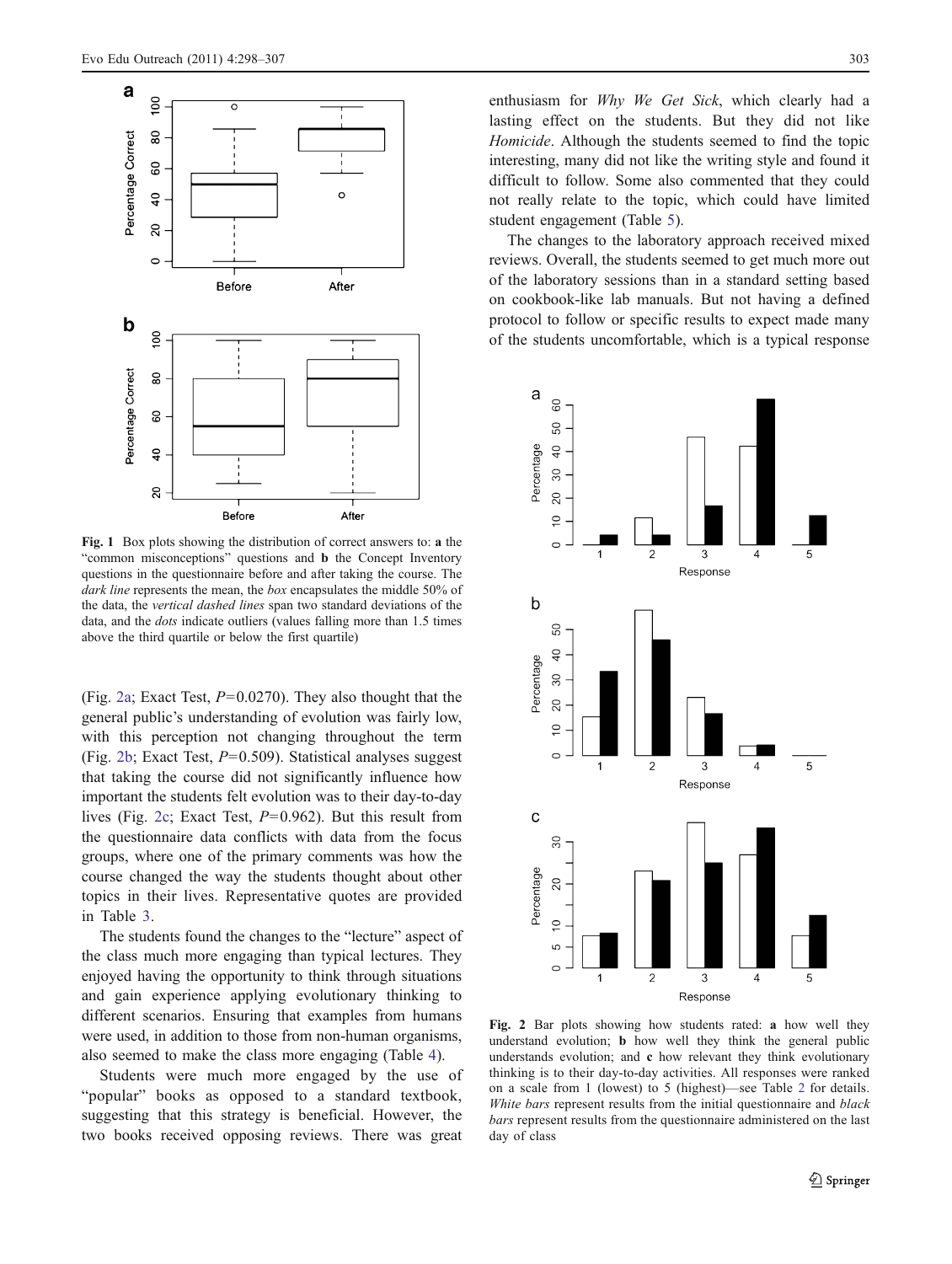<span id="page-6-0"></span>Table 3 Representative quotes from the focus groups suggesting that taking the course demonstrated the importance of applying evolutionary thinking to their day-to-day lives

"This class completely changed my thinking. I wasn't really interested in evolution. I thought it was insignificant. But my imagination and my interest rose significantly.

"I kind of related it to everything I do now. I'm at the bar and seeing that everything you do is related to getting ahead. It's so just set up in the back of our minds, we're always thinking about promoting fitness and stuff, but you'd never really think about it until now."

"I'm in a cell biology 2 course and we were learning about cancer. I was in class and thinking about how does this cancer cell, how do all of these mutations benefit this cancers cell? I was like 'wait a second, what am I doing?' I was thinking about it from an evolutionary perspective. I thought about it then; I was really applying the stuff and I'm going home and I'm telling my parents about cool stuff that we've learned in class and am like 'Did you know this?!' and they're like 'No.' 'Well now you do!'"

"…colds have always been around since humans have been around so we must have defenses, just let them work. Fever is a defense. I had no idea, I thought fever was a symptom and something that was not good but it speeds up your metabolism and helps you heal better."

Quotes are direct, without an attempt to improve wording, grammar, or clarity

of students who are new to PBL approaches (e.g., Sahin [2010\)](#page-9-0). While they recognized that this is how science works, it made them uneasy as to what was expected of them and how they would be graded (Table [6\)](#page-7-0).

#### Discussion

Overall, the changes to the course were very effective: increasing student engagement, improving their understanding of evolution, facilitating the application of evolutionary thinking to topics outside of the classroom, and increasing overall enjoyment of the course. But there are clearly areas where the course can be further improved.

It was surprising that at the end of the course, the average score on the "common misconceptions" questionnaire was not higher than 77%. It was fully expected that all students would answer these questions correctly by the end of the term. A closer look at the data shows that two misconceptions were still prevalent. At the end of the term, 33% of the students correctly answered "FALSE" to the misconception that "Evolution is essentially 'chance'"; and only 58% correctly answered "FALSE" to the misconception that "Evolution is called a 'theory' because there is still debate about it in the scientific community." These represent fundamental misconceptions of evolution that remained despite being explicitly dealt with throughout the course. From these data, it is clear that these misconceptions are deeply rooted, and their rectification requires more effort than was given here despite being directly dealt with via class discussions and problem-based exercises.

Recent studies have shown that altering student misconceptions of fundamental concepts can require particular attention, because these concepts form the foundation on which students have perceived and interpreted the world (e.g., Duit and Treagust [2003](#page-9-0); Nelson [2008\)](#page-9-0). Thus, revising these concepts requires a fundamental shift in student thinking, and these misconceptions need to be dealt with in a more systematic manner. Studies suggest that this is most successful when the students are faced with a scenario in which they will recognize, for themselves, the inadequacies of their current (incorrect) understanding and then reach the correct conclusions on their own (Duit and Treagust [2003;](#page-9-0) Nelson [2008\)](#page-9-0). We are currently working to devise such scenarios for dealing with common misunderstandings of evolution, which will be used in the upcoming term.

It was also surprising that although performance significantly improved on the concept inventory questions, the variance remained the same before and after the course (Fig. [1b](#page-5-0)), indicating that the performance of some students did not improve at all. But closer examination of these data

Table 4 Representative quotes from the focus groups regarding their thoughts on the changes to the lecture aspect of the class

<sup>&</sup>quot;He encourages student discussions and it helps you remember the things if you are participating. Actually I think this is the first course at Saint Mary's where I attended every single class."

<sup>&</sup>quot;I like that I'm actually taking something away from it and I enjoy going to class. At the same time it's really hard. It is very demanding."

<sup>&</sup>quot;He gives you information then asks you your opinion on it and gets you to think about it instead of just the regular method, which doesn't work." "He used examples which we could relate to, and if he was ever talking about animals he would make some kind human comparison both in the lab and in class, which is interesting. We were just talking about bar fights, now we know why they happen: because of male competition, alcohol is a social lubricant, it helps everything happen. Men are competing."

<sup>&</sup>quot;I think we are coming out of this course ten times better than we would be coming out of it if we were taking it with another professor that just had multiple choice tests where you'd just regurgitated information. We're applying it, which is good. The way he teaches, he's definitely on to something really good, but there's definitely some fine tuning."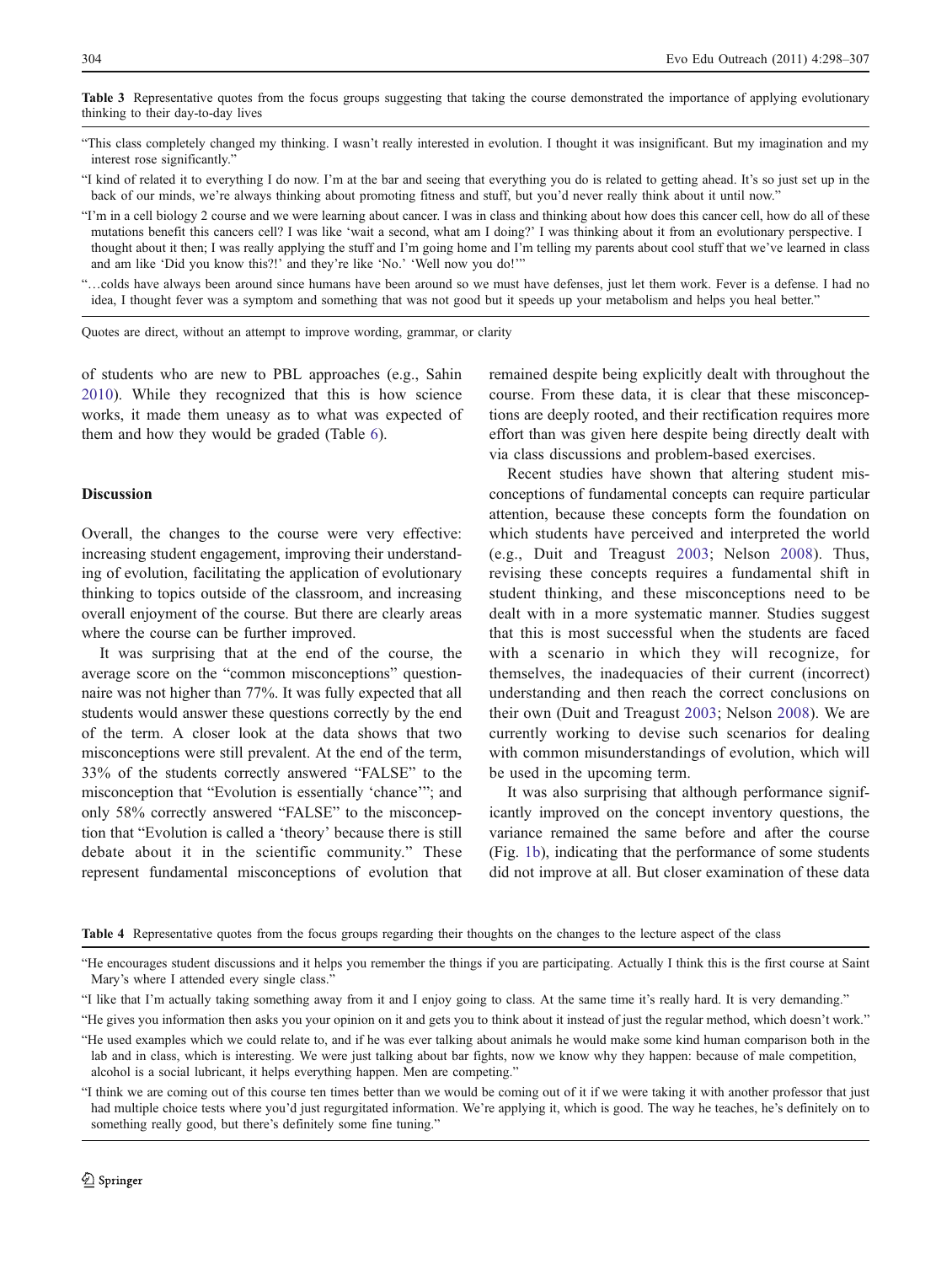<span id="page-7-0"></span>Table 5 Representative quotes from the focus groups regarding student thoughts on the use of popular books in the course, and their thoughts on each of the chosen books

"Normally, when I get a textbook it's like I still haven't broken the seal, but I actually read it [Why We Get Sick] and I found it interesting. I was like 'whoa Dad!' [sounds of the group agreeing and laughing] I told all my friends and they were like 'That's so cool!'"

"Like I told my dad to read it. I thought Why We Get Sick was good. I didn't really read that much of Homicide, enough for the presentation." "I think the Why We Get Sick book really did it. It relates to the present, not just facts about evolution in the past or like the history, it's in our society today."

"Homicide is interesting to learn about but all the statistics in the book, the majority of the chapter is statistics and I want to skip through it but then I feel that later they are going to relate to but it's so boring I can't actually sit down and read it. I have to walk away from the book, come back, walk away, come back, it's just annoying."

"How many of us can relate to homicide, it's more observational then participatory."

shows that this lack of change may be due to a few students who did not attend many classes and did not perform well in the class overall.

Minimizing the lecture component of the course, and focusing instead on active learning activities such as problem solving and discussion, achieved the desired goals of transforming student behavior from passive note taking to active thinking and facilitated evolutionary thinking to biological questions. This was evident from the focus group discussions (Tables [3](#page-6-0) and [4](#page-6-0)), teacher evaluation forms (not shown), and general discussions with the students. Moreover, the students seemed to genuinely enjoy the class more, which was reflected in the high attendance rates (see Table [4\)](#page-6-0), and in discussions with the students by both authors. Despite this progress, we would like to continue shifting the course toward a completely problembased format. At the moment, lectures are still used to introduce new ideas and topics, which then form the basis of subsequent discussions and problem sets. We recognize that this approach is not true problem-based learning, where the problem comes first and the students have to decide for themselves what ideas and topics need to be learned to address the problem (Barrows and Tamblyn [1980\)](#page-8-0). To achieve this, we are working toward developing appropriate problems for different topics in evolution that would be appropriate, and these will be integrated into the course as they are developed.

The idea of using popular books to encourage evolutionary thinking was not only clearly successful but also demonstrated the importance of book selection. Using popular books applying evolutionary thinking to human topics achieved the goals of increasing student engagement and facilitating students' actually doing the assigned readings (Table 5). It also had the desired effect of students' applying evolutionary thinking to some topics in their dayto-day lives (Table [3](#page-6-0)). But although all reviews of Why We Get Sick were extremely positive, all reviews of Homicide were negative—not because of content but because of the writing style. It is possible that this book is written at an academic level above what should be expected for secondyear student comprehension. We think that Homicide provides an excellent example of the importance of applying evolutionary thinking to human behavior and societal issues. However, because of the negative reviews, in the future, these topics will form the basis of class discussions and/or group problems, as opposed to assigned readings. We are currently trying to find a book to replace Homicide for the assigned readings. It is clear that to engage students, the book needs to involve humans and issues that students encounter on a daily basis. An obvious possibility would be a book applying evolutionary thinking to human sexuality, of which there are many (e.g., Diamond [1998;](#page-8-0) Ridley [2003\)](#page-9-0).

The students were initially caught off-guard with the changes to the laboratory experiments and were unsure about developing their own research questions and designing their own experiments. But as the course progressed, and they gained confidence in their ability to conduct their own research, they seemed to appreciate the experience of

Table 6 Representative quotes from the focus groups regarding student thoughts on the changes made to the laboratory portion of the course

<sup>&</sup>quot;It was the first time I ever had a lab where it was 'for this lab you are going to make your own experiment and make bacteria evolve.' So I was like 'I don't know….' I thought the course was going to be a lot easier, but I'm glad I took it."

<sup>&</sup>quot;It was a learning curve. I learned from a lot of my mistakes [general agreement]. In that sense it was a not a failure in the end. I got some results but at the same time all the failures added to my understanding.'

<sup>&</sup>quot;That's the whole point though, that's science. That's what annoys me about every other class. You follow the guidelines then don't get anything out of it. Science doesn't work like that."

<sup>&</sup>quot;I don't think he's going to mark whether or not we were successful. Definitely not, but a lot of people were thinking that. They have to get it out of their minds. It's the process that you're going through that you're getting marked on. The fact that you're going through the hit and miss and everything like that. That was great."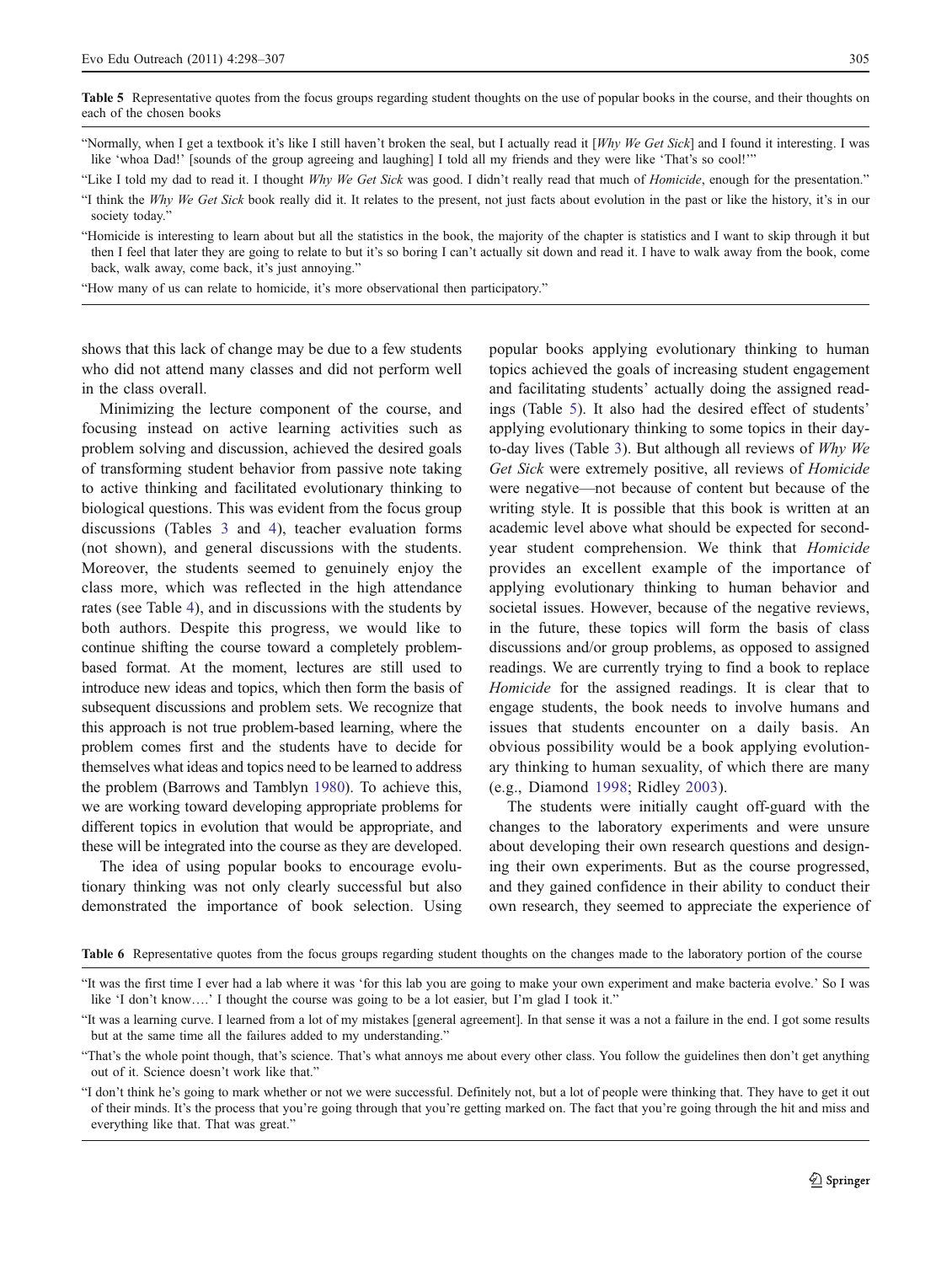<span id="page-8-0"></span>gaining real practice as scientists (Table [6\)](#page-7-0). Indeed, the students came to enjoy the laboratory sessions, and many expressed frustration with the standard "protocol-driven" labs used in many other courses, noting that students tend not to learn much from those experiences (Table [6](#page-7-0)). From a teaching perspective, it was very encouraging and satisfying to see the students develop throughout the term. Because the results of their experiments were completely dependent on the students themselves, they quickly switched from a passive role to an active role and were therefore engaged and invested in their projects. This process also promoted critical thinking skills. Because they had limited time for their experiments, the students were very wary of basing their experiments on information unless they were sure it was correct and would lead to the desired results. Overall, this change to the laboratory sessions was very successful, leading to increased student engagement and enthusiasm, while also giving students the opportunity to gain practice with the scientific method and realize the importance of critical thinking (Table [6](#page-7-0)).

One downside to this change to the laboratory sessions was student concern regarding how they were being graded (Table [6\)](#page-7-0). Since students are typically graded on the outcome of their laboratory experiments, that is also what they expected here. This raised student concerns because now, in addition to getting "good" results, they also had to develop their own experiments—many of which did not work quite as planned and had to be modified throughout the term. But we were more interested in the process rather than the outcome; therefore, students were graded on how well they applied the scientific method to address their research question. Thus, the outcome of their experiments was irrelevant, as long as the students were able to show that they could design appropriate experiments, implement them, and identify how they needed to be modified to meet their research objectives. The students seemed to have trouble grasping this idea of being graded on the process rather than the outcome. Similar findings of student concern over instructor expectations have been reported in other cases where active learning exercises have replaced more classical teaching approaches (e.g., Walker et al. [2008\)](#page-9-0). So it is clear that in the future, we will need to work harder to clarify the expectations and grading scheme for the laboratory sessions.

One of the main goals of the course was to promote students' applying evolutionary thinking to their day-to-day lives. Unfortunately, the data regarding whether or not this goal was achieved are ambiguous. On the one hand, the students' response to the questionnaire question of how important they thought evolutionary thinking was to their day-to-day activities (Table [2](#page-4-0)) suggests that their answer did not significantly change throughout the course (Fig. [2c](#page-5-0)). Although a clear shift in the distribution of their responses is

evident (Fig. [2c\)](#page-5-0), this shift was not statistically significant (Exact Test,  $P=0.962$ ). On the other hand, one of the primary comments during the focus groups was how, after taking the course, the students found themselves applying evolutionary thinking to different aspects of their daily lives (e.g., Table [3\)](#page-6-0). The reasons for these conflicting results are not clear. But the comments from the focus groups clearly show that the course did promote the students' applying evolutionary thinking to their daily lives, at least to a certain extent. We therefore think that this goal was met but are working to further improve on this in the future.

Overall, these changes to the lecture format, readings, and laboratory sessions had the desired outcome of shifting the role of students from passively taking notes and following protocols to actively applying evolutionary and scientific thinking to the course and their daily lives. The students also seemed to enjoy the class more and were engaged in the topics being discussed. The data suggest that these changes also improved student understanding of evolution and their ability to think through biological problems from an evolutionary perspective. While these changes had the desired outcomes, further improvements of the course are ongoing, including continuing a shift to a fully problem-based format and identifying appropriate texts.

Acknowledgements We would like to thank the students of this evolution course for approaching this course, and teaching approach, with open minds and for participating in all of the questionnaires and focus groups. We would also like to thank Natasha Ching for help with literature searches and transcribing the focus group discussions and Brenna McLeod for helpful comments that improved the manuscript. This work was funded by the Centre for Academic and Instructional Development at Saint Mary's University.

#### References

- Alberts B. Redefining science education. Science. 2009;323:437.
- Alters BJ, Nelson CE. Teaching evolution in higher education. Evolution. 2002;56:1891–901.
- Anderson DL, Fisher KM, Norman GJ. Development and evaluation of the conceptual inventory of natural selection. J Res Sci Teach. 2002;39:952–78.
- Armbruster P, Patel M, Johnson E, Weiss M. Active learning and student-centered pedagogy improve student attitudes and performance in introductory biology. CBE Life Sci Educ. 2009;8:203–13.
- Barrows HS, Tamblyn RM. Problem-based learning: an approach to medical education. New York: Springer; 1980.
- Clark IE, Romero-Calderón R, Olson JM, Jaworski L, Lopatto D, Banerjee U. "Deconstructing" scientific research: a practical and scalable pedagogical tool to provide evidence-based science instruction. PLoS Biol. 2009;7:e1000264.
- Daly M, Wilson M. Homicide. New Jersey: Transaction; 1988.
- Diamond J. Why is sex fun? the evolution of human sexuality. New York: Basic Books; 1998.
- Duch BJ, Groh SE, Allen DE. The power of problem-based learning. Stylus: Virginia; 2001.